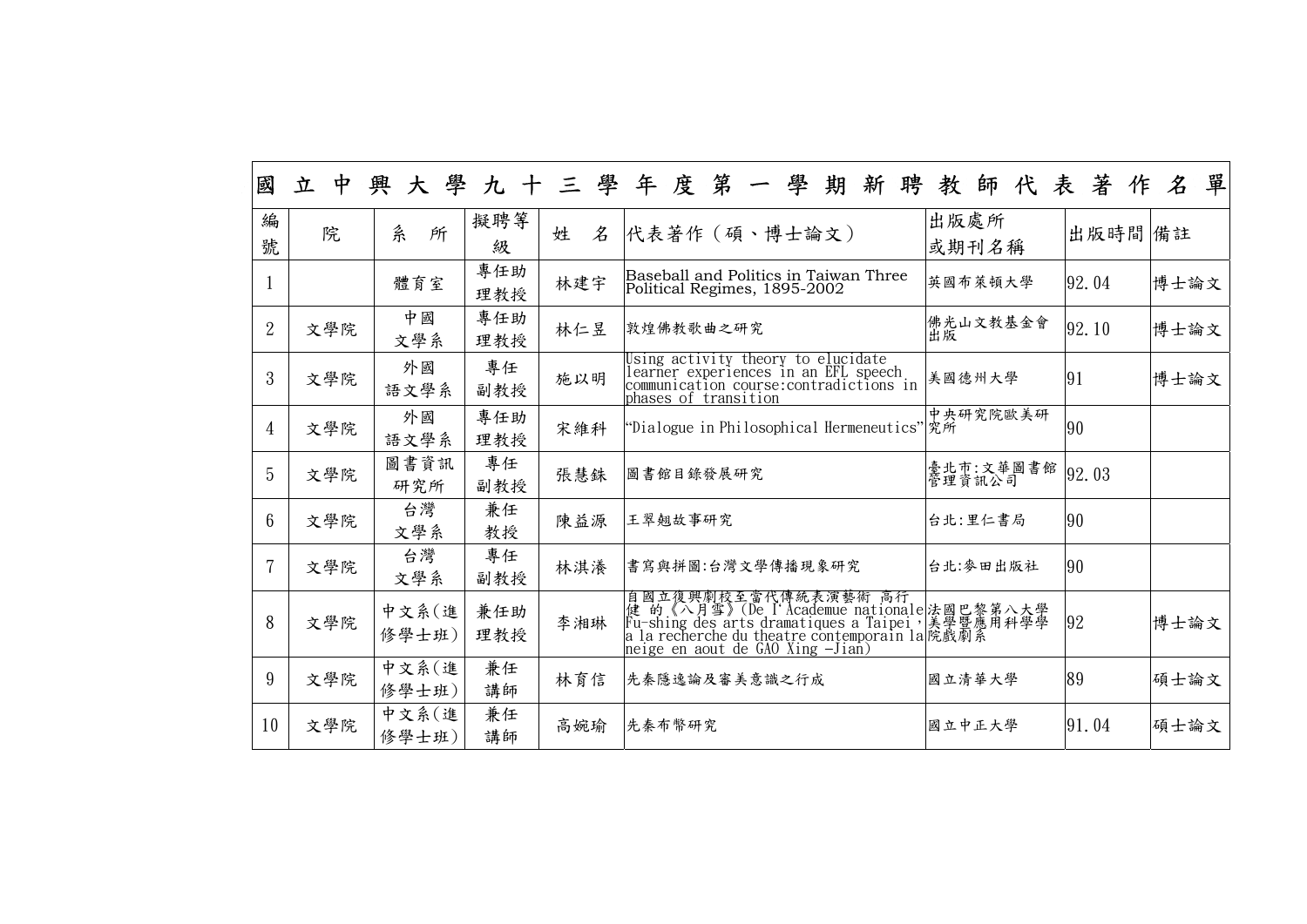| 11 | 文學院               | 中文系(進<br>修學士班) | 兼任<br>講師   | 張錦瑤    | 關公與李逵-以元、明(初)雜劇中人物形象研<br> 究為論                                                                                                             | 國立中興大學                                                    | 88.06  | 碩士論文 |
|----|-------------------|----------------|------------|--------|-------------------------------------------------------------------------------------------------------------------------------------------|-----------------------------------------------------------|--------|------|
| 12 | 文學院               | 中文系(進<br>修學士班) | 兼任<br>講師   | 李宜學    | 李商隱詩與《花間集》詞關係之研究-以「女 <br> 性敘述者」為主的考察                                                                                                      | 國立中山大學                                                    | 89.06  | 碩士論文 |
| 13 | 文學院               | 外文系(進<br>修學士班) | 兼任<br>副教授  | 吳雅玲    | The effect of language learning<br>strategies on college-level EFL students 美國密西西比大學<br>grammatical competence                            |                                                           | 92, 05 | 博士論文 |
| 14 | 文學院               | 外文系(進<br>修學士班) | 兼任<br>副教授  | 嚴嘉琪    | Learning away from home : A<br>phenomenological study of<br>intercultural experience                                                      | 印第安那大學                                                    | 91     | 博士論文 |
| 15 | 文學院               | 外文系(進<br>修學士班) | 兼任助<br>理教授 | 謝菁玉    | A corpus based study on animal<br>expressions in mandarin Chinese and<br>German                                                           | Demark Odense<br>University,<br>Journal õf<br>Pragmatics. | 93     |      |
| 16 | 文學院               | 外文系(進<br>修學士班) | 兼任<br>講師   | 李惠琦    | A survey of Language ability language<br>Use and Attitude                                                                                 | Trilingual in<br>family, school<br>and community          | 92     |      |
| 17 | 文學院               | 外文系(進<br>修學士班) | 兼任<br>講師   | 魏滿堤    | Thieves and Blackguards                                                                                                                   | 美國密西根大學                                                   | 84     |      |
| 18 | 文學院               | 外文系(進<br>修學士班) | 兼任<br>講師   | 梁文華    | Sexuality and Maternity in Margaret<br>Atwood`s The Handmaid`s Tale                                                                       | 國立中正大學                                                    | 88.06  | 碩士論文 |
| 19 | 文學院               | 外文系(進<br>修學士班) | 兼任<br>講師   | 林<br>璇 | 阿契比《人民之首》與《草原上的螞蟻丘》<br> 中之新殖民主義                                                                                                           | 國立中興大學                                                    | 91     | 碩士論文 |
| 20 | 農業暨<br>自然資源<br>學院 | 森林學系           | 專任助<br>理教授 | 王升陽    | Antioxidant activity of abietane-type<br>diterpenes from heartwood of Taiwania Holzforschung<br>cryptomerioides Hayata                    |                                                           | 91     |      |
| 21 | 農業暨<br>自然資源<br>學院 | 土壤環境<br>科學系    | 專任助<br>理教授 | 林耀東    | Separation of colloidal particles from<br>Groundwater by cross-flow<br>electro-filtration processes for<br>improving the analysis of lead | 美國德拉威大學                                                   | 93     | 博士文論 |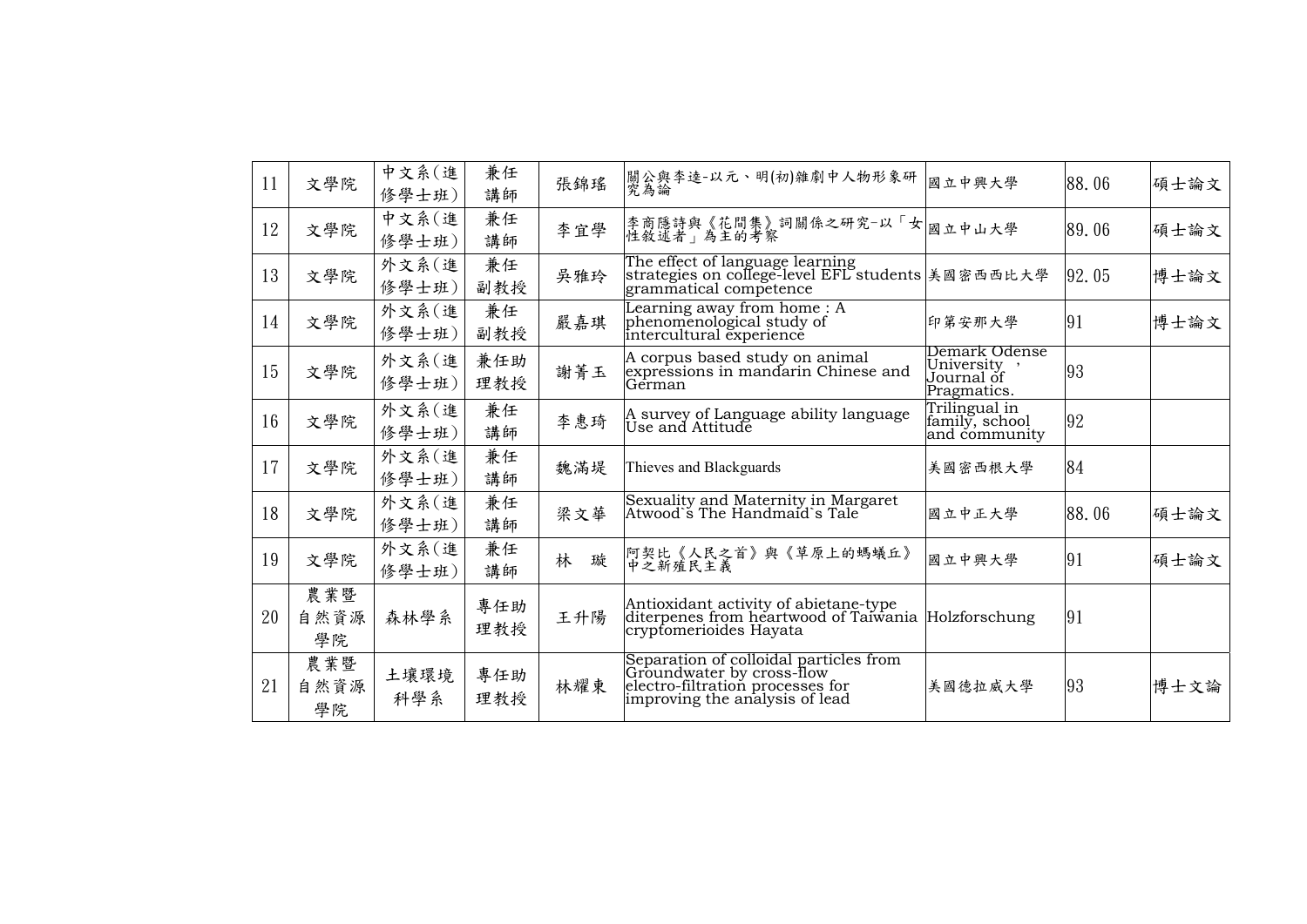| 22 | 農業暨<br>自然資源<br>學院 | 食品<br>科學系    | 專任助<br>理教授 | 蔡碩文    | Development of microchip devices<br>for capillary electrophoresis of proteins                                                                                                                                  | 日本東京大學                                                           | 92    | 博士文論 |
|----|-------------------|--------------|------------|--------|----------------------------------------------------------------------------------------------------------------------------------------------------------------------------------------------------------------|------------------------------------------------------------------|-------|------|
| 23 | 農業暨<br>自然資源<br>學院 | 生物科技<br>研究所  | 兼任教授       | 趙雲鵬    | Development of the fed-batch<br>fermentation process to overproduce<br>phosphoenolpyruvate carboxykinase<br>using an expression vector with the<br>promoter and plasmid copy number<br>controllable<br>by heat | Biotechnology<br>and<br>Bioengineering                           | 92    |      |
| 24 | 農業暨<br>自然資源<br>學院 | 生物科技<br>學研究所 | 兼任教授       | 軍<br>于 | A Draft Sequence of the Rice Genome<br> (Oryza sativa L.ssp. Indica)                                                                                                                                           | Science                                                          | 91    |      |
| 25 | 農業暨<br>自然資源<br>學院 | 生物科技<br>學研究所 | 兼任助<br>理教授 | 陶建英    | Complete sequence of the binary vector<br>PBII21 and its application in cloning<br>T-DNA insertion from transgenic plants                                                                                      | Molecular<br><b>Breeding</b>                                     | 92    |      |
| 26 | 理學院               | 資訊<br>科學系    | 專任<br>副教授  | 黄德成    | A Parallel Built-In self-Diagnostic<br>Method for Embedded Memory Arrays                                                                                                                                       | <b>IEEE</b><br>Transactions on<br><b>CAD</b>                     | 91.04 |      |
| 27 | 理學院               | 資訊<br>科學系    | 專任助<br>理教授 | 吳俊霖    | The Operation Matrix of Orthogonal<br>Functions for Differential Equations                                                                                                                                     | 國立成功大學                                                           | 92.12 | 博士論文 |
| 28 | 工學院               | 機械<br>工程學系   | 兼任助<br>理教授 | 徐繼聖    | Modeling and Identification of<br>Lubricated Friction Dynamics                                                                                                                                                 | Trans.ASME<br>Journal of<br>Dynamics,<br>Measurement,<br>Control | 89.03 |      |
| 29 | 工學院               | 環境<br>工程學系   | 專任助<br>理教授 | 梁振儒    | Thermally Activated Persulfate<br>Oxidation of Trichloroethylene (TCE)<br>and 1,1,1-Trichloroethane (TCA) in<br>Aqueous Systems and Soil Slurries                                                              | Soil & Sediment<br>Contamination                                 | 92    |      |
| 30 | 工學院               | 材料<br>工程學系   | 專任助<br>理教授 | 蔡佳霖    | Magnetoresistance study in thin<br>zigzag NiFe wires                                                                                                                                                           | J.Appl.Phys                                                      | 91    |      |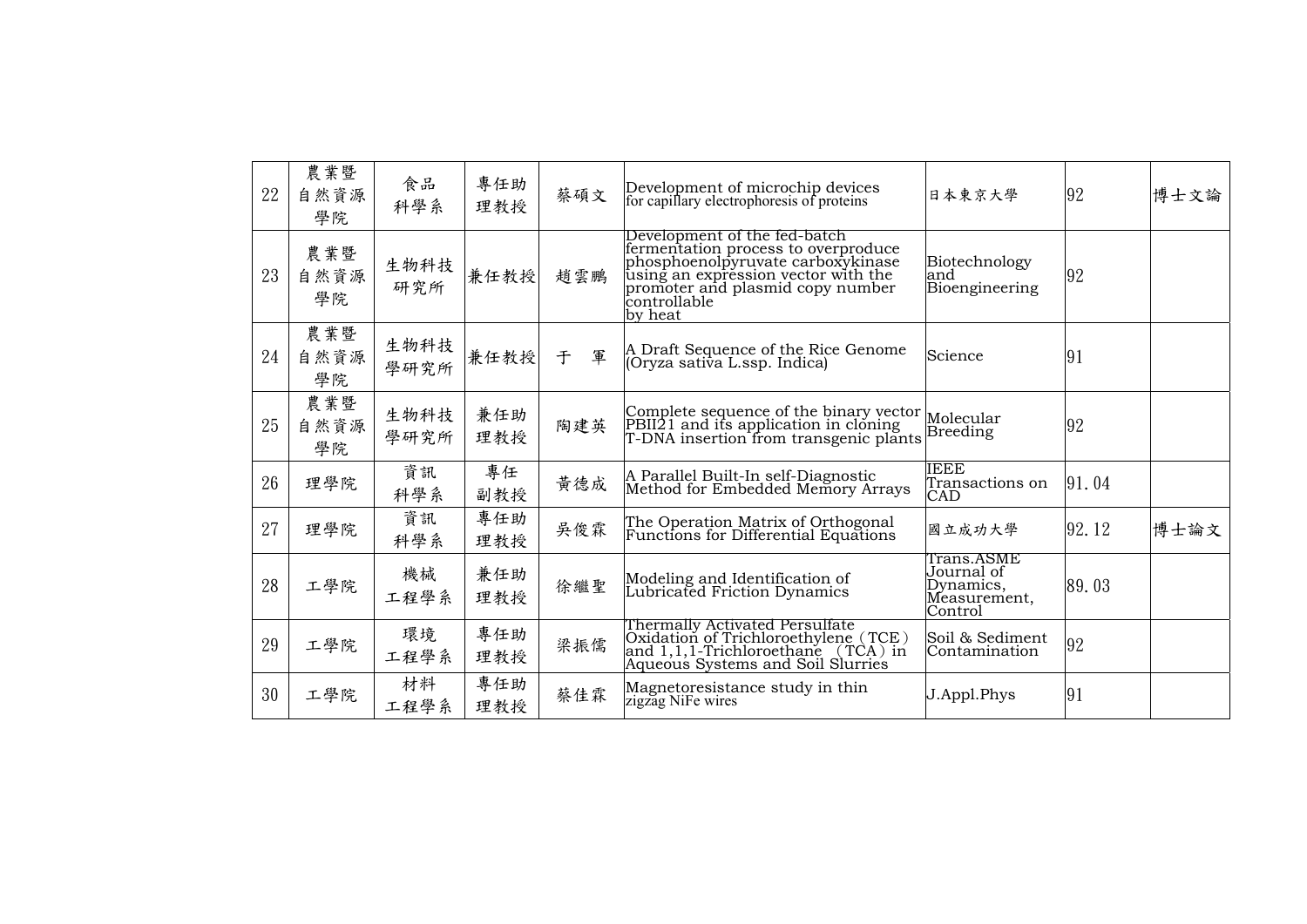| 31 | 工學院       | 化學<br>工程學系   | 專任助<br>理教授 | 張厚謙    | A Transient Diffusion Model Yield<br>Unitary Gap Junctional Permeabilites<br>form Images of Cell-to-Cell Fluorescent<br>Dye Transfer<br>Bétween Xenopus Oocytes                 | Journal of<br>Biophysical                               | 93.04  |      |
|----|-----------|--------------|------------|--------|---------------------------------------------------------------------------------------------------------------------------------------------------------------------------------|---------------------------------------------------------|--------|------|
| 32 | 工學院       | 精密工程<br>研究所  | 專任助<br>理教授 | 林明澤    | Temperature depedent mechanical<br>behavior of silicon dioxide, gold and<br>gold-vanadium thin films for<br>VLSI integrated circuits and<br>Micoelectromechanical system (MEMs) | 美國理海大學                                                  | 93     | 博士論文 |
| 33 | 生命<br>科學院 | 生命<br>科學系    | 專任助<br>理教授 | 林<br>赫 | Stimulatory effect of lactate on<br>testosterone production by rat<br>Leydig cells.                                                                                             | Journal of<br> Cellular<br>Biochemistry                 | 90.06  |      |
| 34 | 生命<br>科學院 | 分子生物<br>學研究所 | 兼任<br>副教授  | 陳玉如    | Specific Recognition of DNA Bulge<br>Structure by Matrix –assisted Laser<br>Desorption/Ionization Time-of-flight<br><b>Mass Spectrometry</b>                                    | Rapid Commun.<br>Mass Spectrom                          | 93     |      |
| 35 | 社管院       | 科技管理<br>研究所  | 專任助<br>理教授 | 邱奕嘉    | Applying Multivariate Time Series<br>Models to Technological Product Sales<br>Forecasting                                                                                       | International<br>Journal of<br>Technology<br>Management | 92     |      |
| 36 | 社管院       | 財經<br>法律學系   | 專任教授       | 李惠宗    | 憲法工作權保障體系之再探-以司法院大法官 <br> 解釋為中心                                                                                                                                                 |                                                         | 92.07  |      |
| 37 | 社管院       | 財經<br>法律學系   | 專任<br>副教授  | 廖大穎    | 公司債法理之研究-論公司債制度之基礎思維 正典出版文化有限<br>與調整                                                                                                                                            |                                                         | 92.07  |      |
| 38 | 社管院       | 財經<br>法律學系   | 專任助<br>理教授 | 林炫秋    | 臺灣、德國與美國企業退休給付法制之比較<br>研究                                                                                                                                                       | 國立政治大學                                                  | 90.07  | 博士論文 |
| 39 | 社管院       | 財經<br>法律學系   | 專任助<br>理教授 | 王曉丹    | Gendering Law in a<br>post-authoritarian State:Feminist<br>Struggles and Family Law Reform In 英國華威克大學<br>Taiwan                                                                 |                                                         | 93, 01 | 博士論文 |
| 40 | 社管院       | 財經<br>法律學系   | 兼任講師       | 王世華    | 交付審判制度之研究                                                                                                                                                                       | 國立中正大學                                                  | 92.6   | 碩士論文 |
| 41 | 社管院       | 行銷系          | 兼任助<br>理教授 | 蕭家旗    | Toward sustainable development :I<br>Implement of EIA system and improved<br>environmental decision-making in Taiwan                                                            | In Edinburgh<br>Architecture<br>Research                | 89     |      |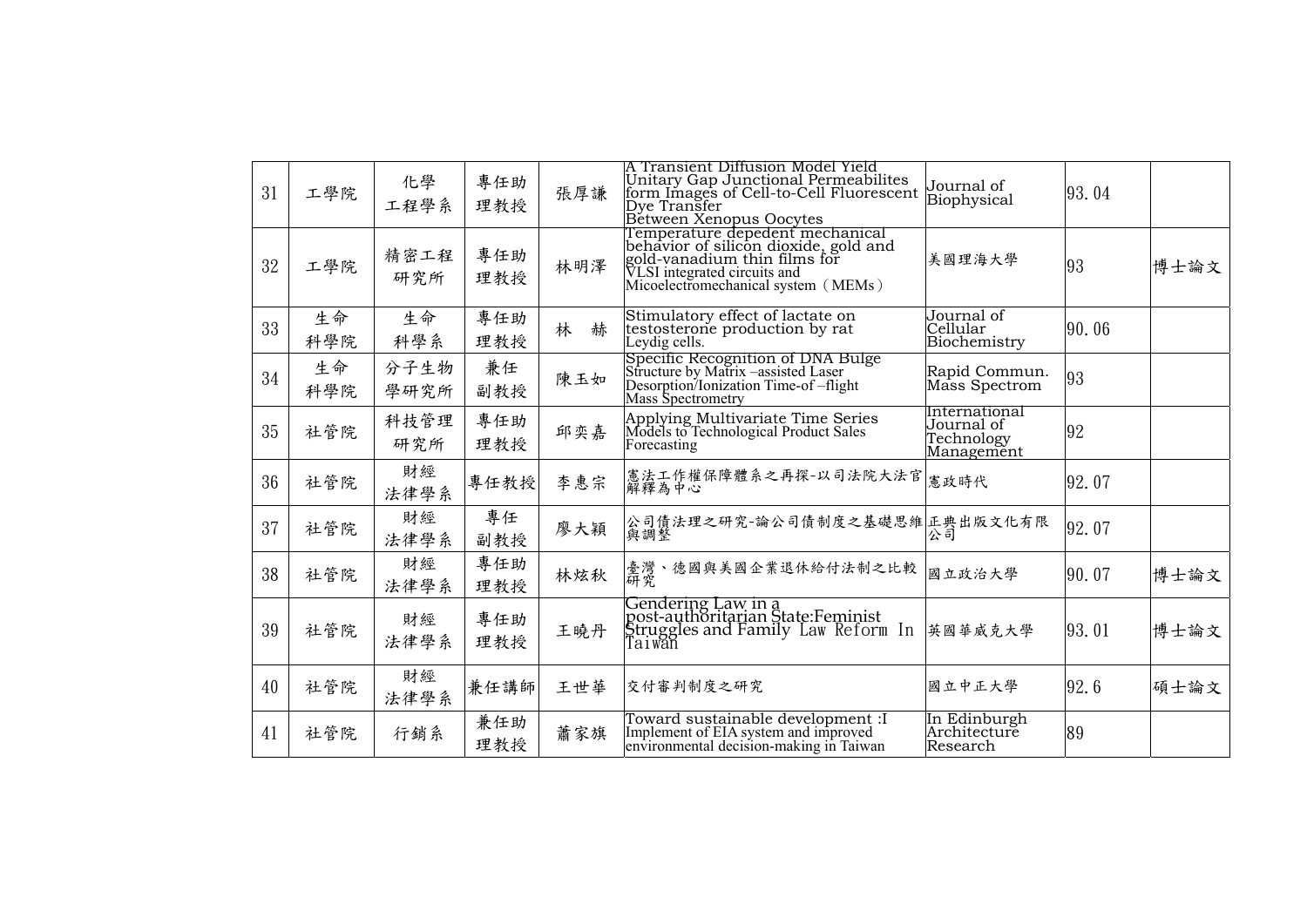| 42 | 社管院 | 資訊管理<br>糸          | 專任教授       | 許志義    | 知識經濟與競爭策略:間論台灣產業自由化與 <br> 國際化之發展策略                                                                                                 | 公平交易季刊                                                | 90    |      |
|----|-----|--------------------|------------|--------|------------------------------------------------------------------------------------------------------------------------------------|-------------------------------------------------------|-------|------|
| 43 | 社管院 | 資訊<br>管理學系         | 專任<br>副教授  | 楊朝成    | New Mutual Authentication and Key<br>Exchange Protocol with Balanced<br>Computational Power for<br>Wireless Settings               | European<br>Transactions on<br>Telecommunicati<br>ons | 93    |      |
| 44 | 社管院 | 資訊<br>管理學系         | 專任<br>副教授  | 蔡垂雄    | Improved Non-repudiable Threshold<br>Proxy Signature Scheme<br>with Known Signers                                                  | Informatica                                           | 92    |      |
| 45 | 社管院 | 國際政治<br>研究所        | 專任助<br>理教授 | 李長晏    | 公共行政論文集                                                                                                                            | 自行出版                                                  | 91.01 |      |
| 46 | 社管院 | 科技管理<br>研究所        | 專任助<br>理教授 | 陳明惠    | Investigation of a new model of team<br>development through the development<br>and testing of a self-report inventory              | 英國曼徹斯特大學                                              | 190.  | 博士論文 |
| 47 | 社管院 | 科技管理<br>研究所        | 兼任助<br>理教授 | 蕭<br>敻 | The Role of the Carboxy Terminus of<br>Tropoelastion in its Insolubilizaion into 美國波斯頓大學<br>the Elastin Fiber                      |                                                       | 86    | 博士論文 |
| 48 | 社管院 | 會計學<br>研究所         | 兼任教授       | 張錫惠    | Regulation and Investment<br>Policies and Behavior in the<br>telecommunications sectors policies and<br>patterns in U.S and Europe | Telecommunicati<br>ons Ploicy                         | 92    |      |
| 49 | 社管院 | 會計學研<br>究所         | 專任助<br>理教授 | 陳雪如    | Audit Risk Assessment : A Comparison<br>of Singapore and Taiwan                                                                    | 英國里茲大學                                                | 91.3  | 博士論文 |
| 50 | 社管院 | 企業管理<br>學進修學<br>士班 | 兼任教授       | 陳世良    | 供應商快訴回應能力的衡量指標之研究                                                                                                                  | 管理與系統                                                 | 92.1  |      |
| 51 | 社管院 | 企管系進<br>修學士班       | 兼任<br>副教授  | 張甫任    | 私立技術學院高階主管才能與組織績效之研<br>究                                                                                                           | 中華大學                                                  | 92.7  |      |
| 52 | 社管院 | 企管系進<br>修學士班       | 兼任助<br>理教授 | 卓信佑    | 以遊客重疊機率取代品牌相異程度認知資料<br>於繪製知覺圖像之可行性驗證                                                                                               | 東海學報                                                  | 92    |      |
| 53 | 社管院 | 企管系進<br>修學士班       | 兼任助<br>理教授 | 段念祖    | Towards an Interactive Management<br>Approach to Performance Improvement 南非開普敦大學<br>in Bureaucratic Organization                   |                                                       | 91    | 博士論文 |